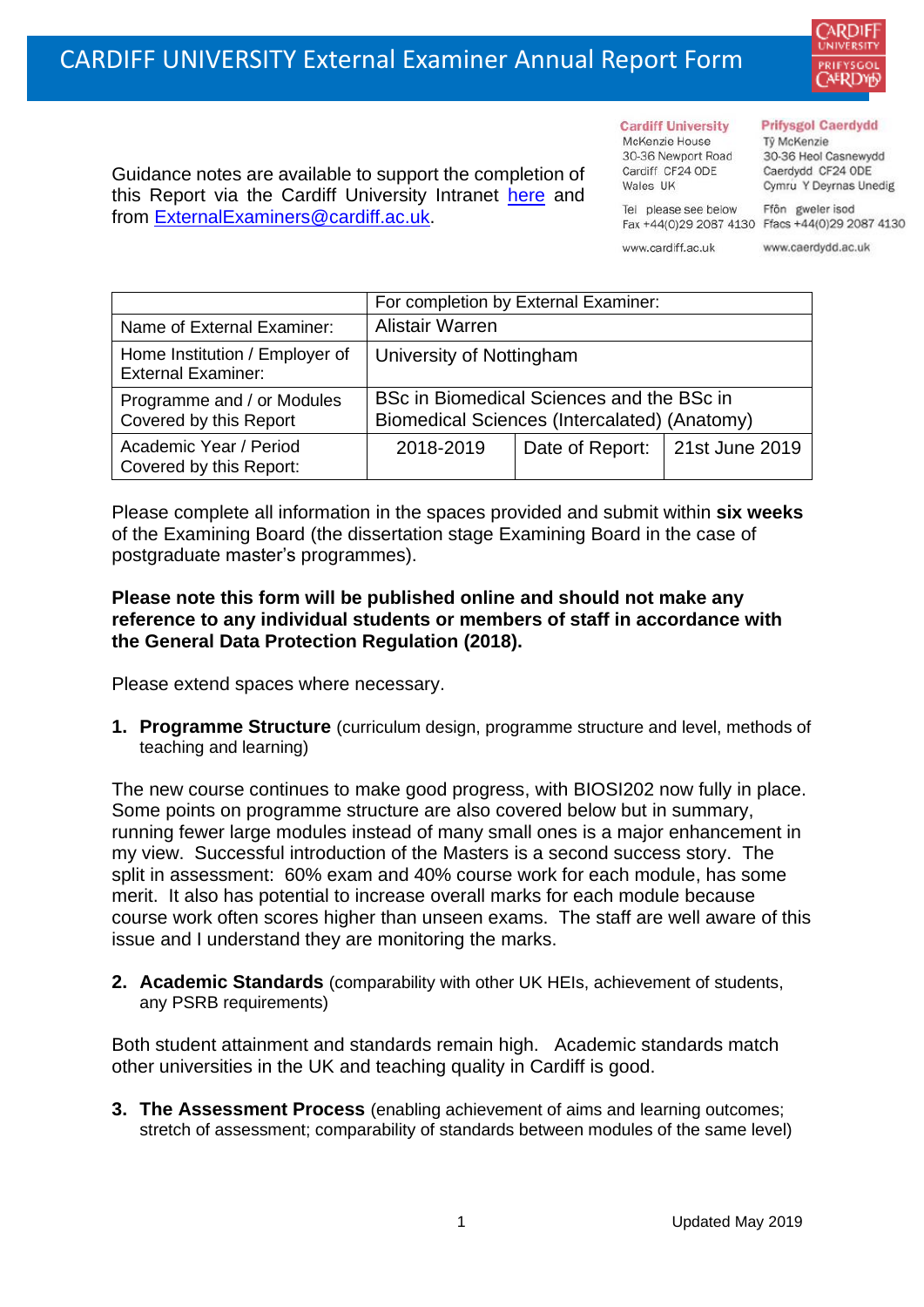Staff continue to conduct assessments with rigour and care. Learning Outcomes align with the assessments; the format and style of assessments is appropriate to the course. Variations in student attainment occur between modules and types of assessment, but this is well within normal expectations and this variation appears to be less for the modules I reviewed this year than it was previously.

4. **Examination of master's Dissertations (if applicable)** (sample of dissertations received, appropriateness of marking schemes, standard of internal marking, classification of awards)

N/A

# **5. Year-on-Year Comments**

[Previous External Examiner Reports are available from the Cardiff University Website [here.](https://www.cardiff.ac.uk/public-information/quality-and-standards/external-examiner-reports)]

Continuing efforts are being made by the university to move towards a 'single source of truth' for student data. This seems an eminently sensible ambition. However it demands resources to make such a system work effectively and also a clear understanding of the needs of the School and External Examiners in order to provide the relevant information in a timely manner and suitable format. In previous reports I have commented about the provision of numerical information to External Examiners, but the topic has not been addressed satisfactorily in responses from the university. I have copied, again, my comments for this section, from my 2015-16, 2016-17 and 2017-2018 reports as I believe they still apply and remain unaddressed.

*"The following is an extract from my report from last year (2016/17), some of which run on from the previous year also (2015/16) that still seem to apply:* 

*"Support from academic and administrative staff was excellent and the briefing early in my visit was very useful. As noted last year, early access to a comprehensive spread sheet of marks from all components of the assessment to include each student would be very helpful.* 

#### 2 Updated June 2018

*Large sheets of data were provided but these were not generally very 'user-friendly'. Ideally a simple spreadsheet format, as discussed last year, would be preferred. I understand there are limitations in the centralised software that make this difficult to obtain. This point was also made last year and, the response from the Academic Registrar (27thFebruary 2017) indicated departments have access to a 'suite of reports......to meet the requirements of their Examining Boards." However, this does not seem to be the case as departmental staff spent a considerable amount of time in an effort to provide the information that the Externals felt was helpful because it does not appear to be available centrally....* 

*....I recognise, and endorse, the need for robust quality assurance processes that are monitored and are equivalent between areas of the institution. However there seems to be a need for some of these issues to be clarified, perhaps through discussion between the relevant areas (Registry and Departmental staff?) to clarify exactly what is possible through the 'Student information Lifecycle project' and how the information requested by Externals might best be provided within the very tight timescale at this time of year..... ....I also recognise the point made at the Examination Board that Registry staffing has been under some pressure.*"

The QAA UK Quality Code, Chapter 7 Indicator 10, says: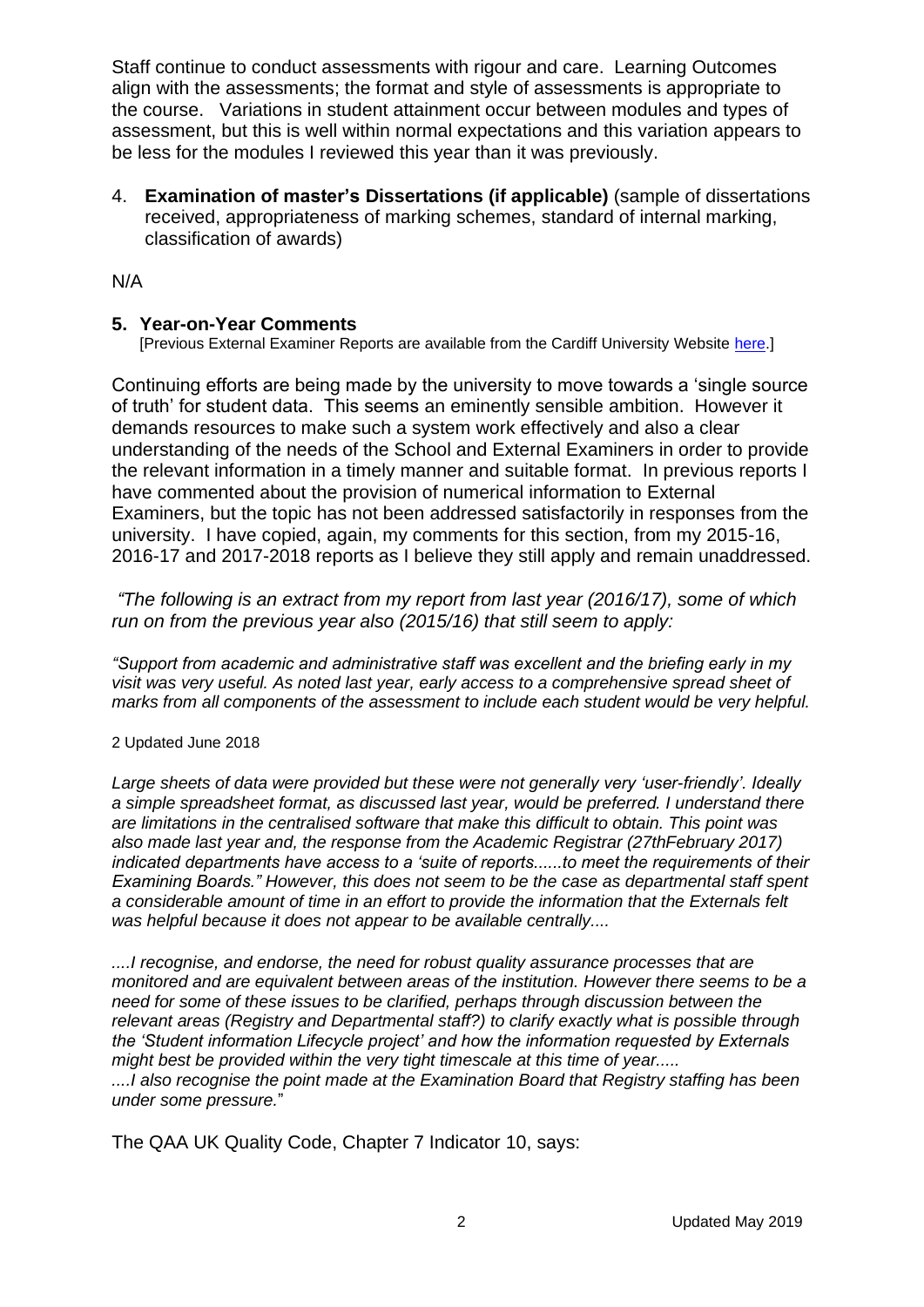**"Degree-awarding bodies provide external examiners with sufficient evidence to enable them to discharge their responsibilities."**

As I stated in the Examination Board of 20<sup>th</sup> June 2019, and reaffirm here, currently I have full confidence this is achieved at Cardiff. However, it relies on the sterling work of the School staff and without resource to ensure adequate and accurate SIMS reports can be guaranteed in a timely manner from the Centre this has potential to become a risk.

**6. Preparation for the role of External Examiner (for new External Examiners only)** (appropriateness of briefing provided by the programme team and supporting information, visits to School, ability to meet with students, arrangements for accessing work to review)

### N/A

**7. Noteworthy Practice and Enhancement** (good and innovative practice in learning, teaching and assessment; opportunities for enhancement of learning opportunities)

The move from many small modules to fewer large ones is commended for both student experience (better integration of leaning) and the reduction in student contact time (to allow students more time for independent learning) and ultimately a reduction in staff workload.

I welcome the investment in a large computer facility (eLEAF). Hopefully students will find this helpful in their studies and it may encourage staff to explore more online assessments in the future. The use of a common rubric for on-line assessments appears to be successful and worthy of further evaluation.

Changes to final year projects appear to have been received well by both students and at least some staff.

**8. Appointment Overview (for retiring External Examiners only)** (significant changes in standards, programme/discipline developments, implementation of recommendations, further areas of work)

Over my tenure I have seen several significant enhancements in the course, with BIOSI2020 and introduction of the master's being the most impressive. These ongoing enhancements demonstrate the School's commitment to curriculum development, an awareness of the changing higher education environment and the evolving needs of students. The Course Team have shown engagement and responsiveness to comments from External Examiners and have made heroic efforts to develop modules for the new course. They have given freely of their time to answer questions, to explain the local environment and to discuss longer-term developments.

As noted earlier, the move to a 'single source of truth' for student data is laudable. However, such a transformational change needs to be resourced adequately and be responsive to School needs and requirements. Future Externals may wish to continue to monitor this issue and particularly any potential impact it might have on quality assurance of the course.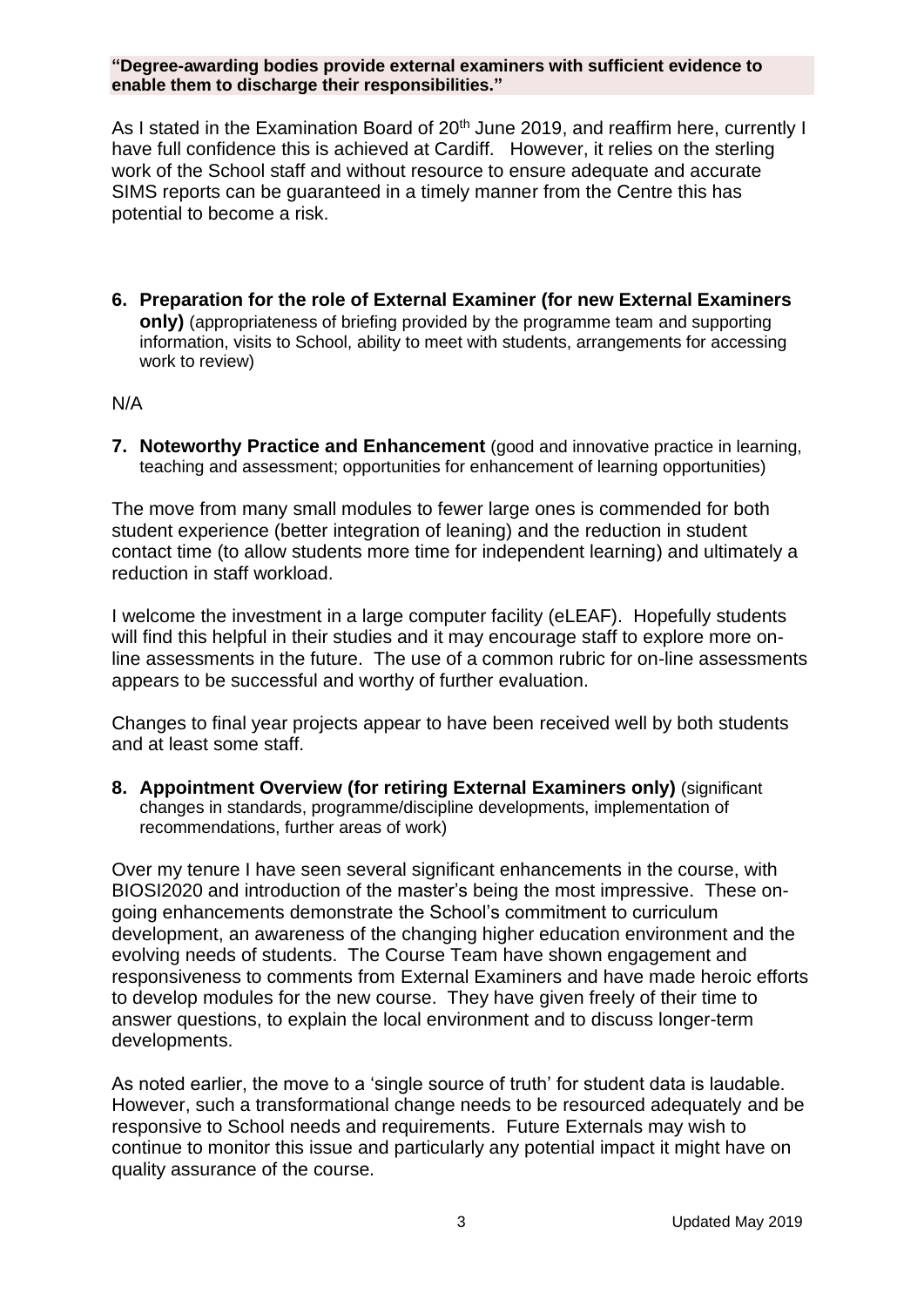After such a period of change it seems appropriate to have a time for consolidation and reflection and to evaluate the changes and explore student and staff responses to them.

# **9. Annual Report Checklist**

Please include appropriate comments within Sections 1-7 above for any answer of 'No'.

|                                                        |                                                                                                                                                             | <b>Yes</b><br>(Y) | <b>No</b><br>(N) | N/A<br>(N/A) |
|--------------------------------------------------------|-------------------------------------------------------------------------------------------------------------------------------------------------------------|-------------------|------------------|--------------|
| <b>Programme/Course information</b>                    |                                                                                                                                                             |                   |                  |              |
| 9.1                                                    | Did you receive sufficient information about the Programme and<br>its contents, learning outcomes and assessments?                                          | Y                 |                  |              |
| 9.2                                                    | Were you asked to comment on any changes to the assessment<br>of the Programme?                                                                             | Y                 |                  |              |
| <b>Commenting on draft examination question papers</b> |                                                                                                                                                             |                   |                  |              |
| 9.3                                                    | Were you asked to approve all examination papers contributing<br>to the final award?                                                                        | Y                 |                  |              |
| 9.4                                                    | Were the nature, spread and level of the questions appropriate?                                                                                             | Y                 |                  |              |
| 9.5                                                    | Were suitable arrangements made to consider your comments?                                                                                                  | Y                 |                  |              |
| <b>Examination scripts</b>                             |                                                                                                                                                             |                   |                  |              |
| 9.6                                                    | Did you receive a sufficient number of scripts to be able to assess<br>whether the internal marking and classifications were appropriate<br>and consistent? | Y                 |                  |              |
| 9.7                                                    | Was the general standard and consistency of marking<br>appropriate?                                                                                         | Y                 |                  |              |
| 9.8                                                    | Were the scripts marked in such a way as to enable you to see<br>the reasons for the award of given marks?                                                  | Y                 |                  |              |
| 9.9                                                    | Were you satisfied with the standard and consistency of marking<br>applied by the internal examiners?                                                       | Y                 |                  |              |
| 9.10                                                   | In your judgement, did you have the opportunity to examine a<br>sufficient cross-section of candidates' work contributing to the<br>final assessment?       | Y                 |                  |              |
|                                                        | <b>Coursework and practical assessments</b>                                                                                                                 |                   |                  |              |
| 9.11                                                   | Was the choice of subjects for coursework and / or practical<br>assessments appropriate?                                                                    | Y                 |                  |              |
| 9.12                                                   | Were you afforded access to an appropriate sample of<br>coursework and / or practical assessments?                                                          | Y                 |                  |              |
| 9.13                                                   | Was the method and general standard of assessment<br>appropriate?                                                                                           | Y                 |                  |              |
| 9.14                                                   | Is sufficient feedback provided to students on their assessed<br>work?                                                                                      | Y                 |                  |              |
| <b>Clinical examinations (if applicable)</b>           |                                                                                                                                                             |                   |                  |              |
| 9.15                                                   | Were satisfactory arrangements made for the conduct of clinical<br>assessments?                                                                             |                   |                  | N/A          |
|                                                        | <b>Sampling of work</b>                                                                                                                                     |                   |                  |              |